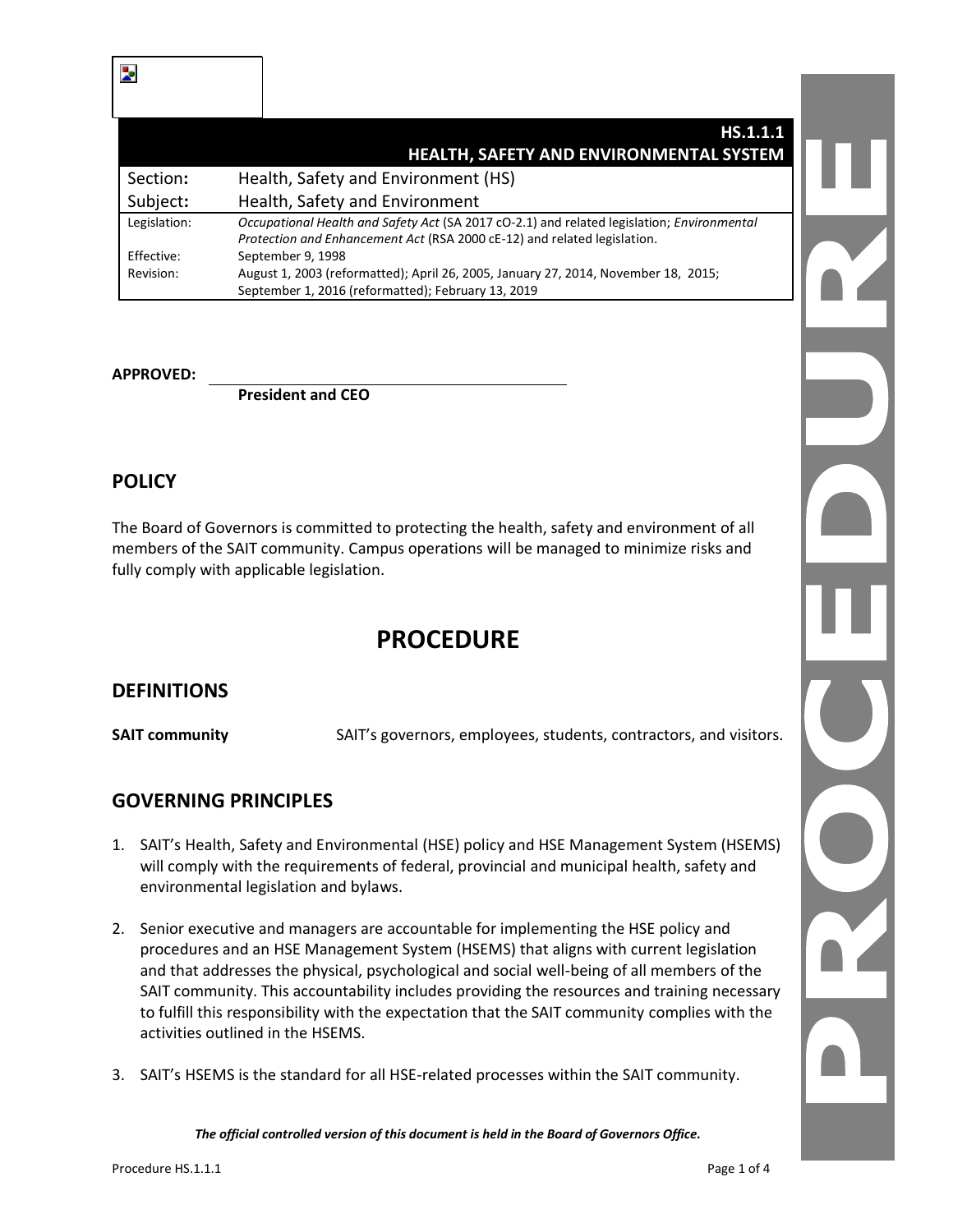# **SSAIT**

4. All members of the SAIT community shall cooperate in actively working towards continuous improvement in health, safety, and environment conditions at SAIT. Active participation by everyone, in every job, is required for HSE excellence.

# **PROCEDURE**

#### **A. SAIT Operations**

- 1. The Health, Safety and Environment (HSE) department will establish and maintain a comprehensive Health, Safety and Environment Management System (HSEMS) to provide direction to the SAIT community for ensuring compliance with applicable legislative and regulatory requirements and for identifying hazards and establishing controls.
- 2. Schools/departments, with assistance from HSE, will develop procedures specific to their environments and using the HSEMS and its programs for direction and acceptable standards. Schools/departments will annually review their procedures against the HSEMS and its programs to ensure alignment with the HSEMS and compliance with applicable legislative and regulatory requirements for both occupational health and safety and environmental protection.
- 3. SAIT will establish a Health, Safety and Environment (HSE) Council, and schools/departments will establish HSE Committees, to support SAIT's HSEMS and associated programs and processes. The HSE Council and HSE committees will address HSE-related issues within their respective areas and will follow procedur[e HS.1.1.4](https://www.sait.ca/assets/documents/about-sait/policies-and-procedures/health-safety-and-environment/hs-1-1-4-health-safety-and-environment-council-and-committees.pdf)  [Health, Safety and Environment Council](https://www.sait.ca/assets/documents/about-sait/policies-and-procedures/health-safety-and-environment/hs-1-1-4-health-safety-and-environment-council-and-committees.pdf) and Committees.
- 4. Senior executive and managers are responsible to consider psychological impact factors such as organizational culture and leadership and expectations, psychological job demands, workload management, psychological protection and protection of physical safety in the design, implementation and continuous review of all operations under their mandate.
- 5. Senior executive and managers are responsible to take into account environmental impact factors such as energy and resource consumption, waste production and disposal requirements, and recycling potential in the design, implementation and continuous review of all operations under their mandate.
- 6. SAIT will initiate and support appropriate conservation and efficiency measures in all its operations and will recognize and support HSE initiatives of members of the SAIT community.
- 7. SAIT will regularly review its HSEMS every 3 years or more frequently as needed and will consider changes and updates to the HSEMS in order to facilitate continuous improvement.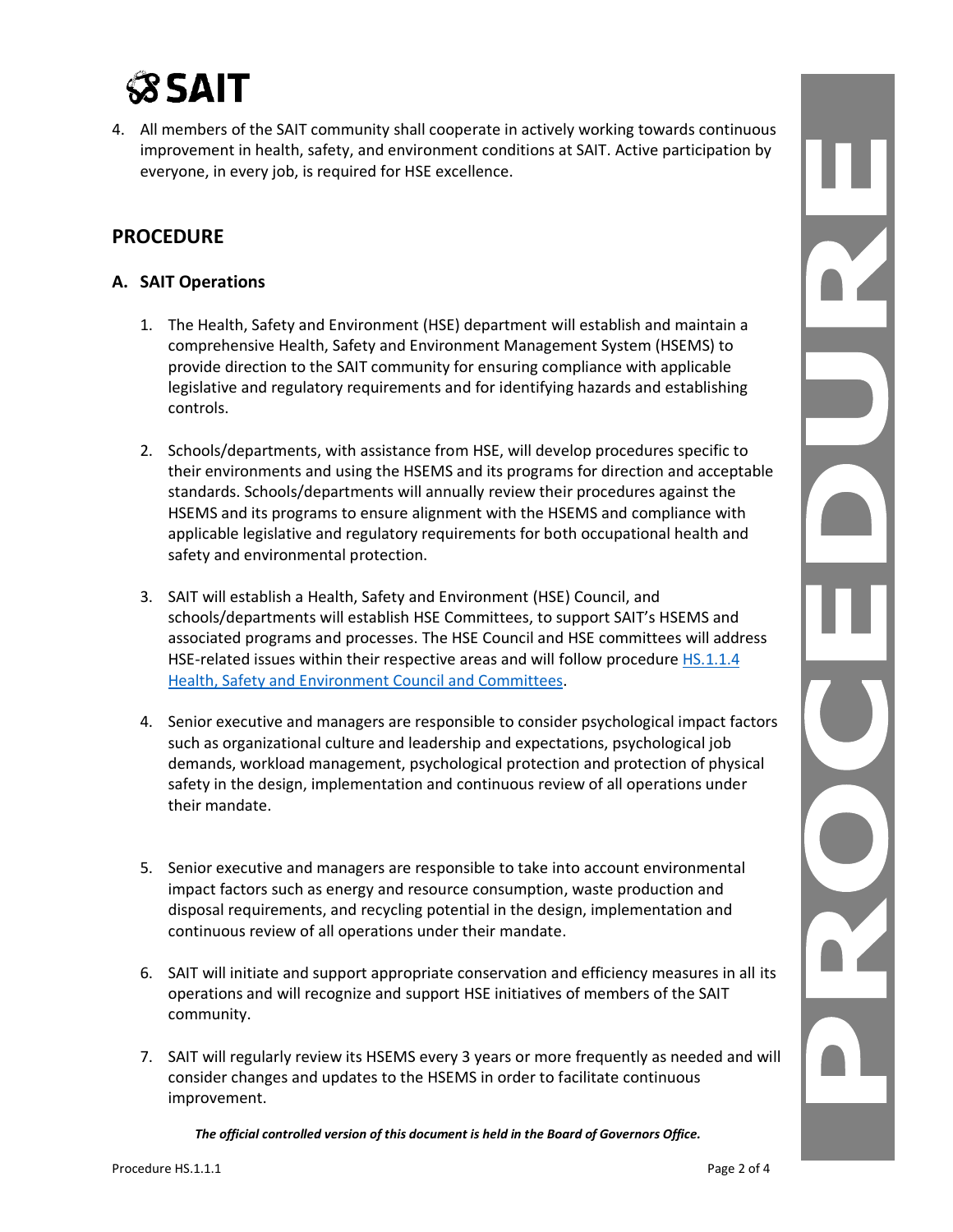

- 8. Members of the SAIT community may report incidents of:
	- a) Harassment, by following procedure HR 4.10. Respectful Workplace and Learning Environment.
	- b) Violence, by following procedure HS.1.2.1 Prevention of Violence.
	- c) Sexual assault and/or sexual violence, by following procedure AD. 2.13.1 Sexual Assault and Sexual Violence.

#### **B. Academic Programs**

- 1. SAIT's academic programs will be regularly reviewed to ensure that students are provided with knowledge and skills relevant to their industries and disciplines in relation to:
	- a) Causes of environmental degradation and the factors involved in maintaining a healthy environment, including the concepts underlying sustainable development.
	- b) Connections among sound safety practice, conservation and environmental protection.
	- c) Intent of current federal and provincial HSE legislation.
	- d) Methods of HSE protection associated with the applicable industry or discipline.
	- e) Relative requirements and effectiveness of current HSE management systems and technology.
- 2. Deans, directors and, where applicable, their designates, are responsible for regularly reviewing program curriculum to ensure it meets the requirements set out above and is aligned with SAIT's HSEMS.
- 3. Deans, directors and, where applicable, their designates, are responsible for ensuring that student input on HSE issues is sought and duly considered.

## **POLICY/PROCEDURE REFERENCE**

- HS.1.1 Health, Safety and Environment policy
- HS.1.1.4 Health, Safety and Environment Council and Committees procedure